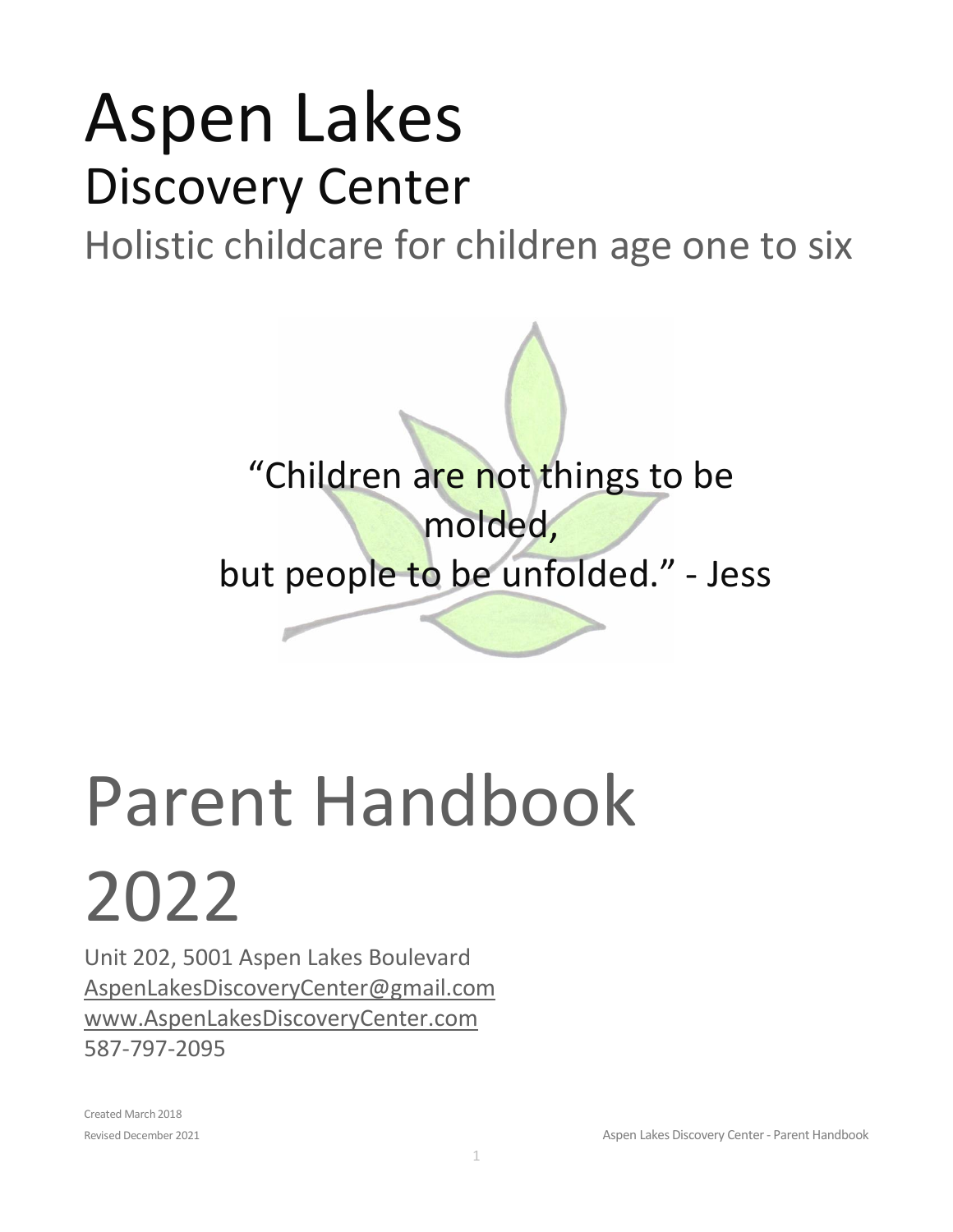## Philosophy, The Environment, and The Importance of Play

## Our Mission

We provide high quality early education by building character in children through allowing them opportunities to explore the natural world, the people around them, and themselves in a safe and caring environment. They are respected and seen as equals in the collaboration that is their education. Children will feel empowered to grow in a natural way that embodies the principle that children learn through responsive relationships. Their well-beings are nurtured and they are encouraged to learn alongside others.

## Who are we? What do we believe?

Aspen Lakes Discovery Center is a warm and loving space that supports learning through exploration and play in young children aged 1 to kindergarten. We are inspired by the Reggio Emilia Approach to early childhood education and create an environment where education is promoted through observation, positive interaction, and active participation. With a program based on mutual respect for each other, oneself, and the space, as well as the understanding of the child as a competent being, parents can feel comfort that their children will be learning through hands-on activities that are tailored to their specific interests and needs.

We believe in supporting the learning of the 'whole child' by providing an enriching and appropriate environment that meets all areas of development. We create a space for children that is comforting and supports their inquisition and implement a curriculum that is based on their interests and needs. We value and practice equality, respect, and eco-conscious living through building relationships with the environment, inside and out. We understand the importance of a sense of 'community' and building Blackfalds as 'home'.

We believe that there are more than just one teacher in early childhood: parents, the natural environment, peers, educators, and of course, the child themselves. It is in this type of environment that we are able to support the children in the exploration and discovery of the world around them. Children at an early age will learn, as they grow, to love and respect themselves, each other, the people who care for them, living creatures, and the earth (through reusing, recycling, growing, conserving). Through this they will gain knowledge and discover who they are as well as learning so much more along the way.

## Wondering what Reggio Emilia is?

The Reggio Emilia philosophy is an educational approach founded by Loris Malaguzzi in Reggio Emilia, Italy, developed after World War 2. Thisinnovative approach to teaching isrooted in the belief that children speak 'one hundred or more languages', and that children have the right to as many opportunities as possible to develop their potential. It puts the importance of strong relationships at the center of its philosophy.

#### **The Reggio Emilia philosophy is based on the following set of principles:**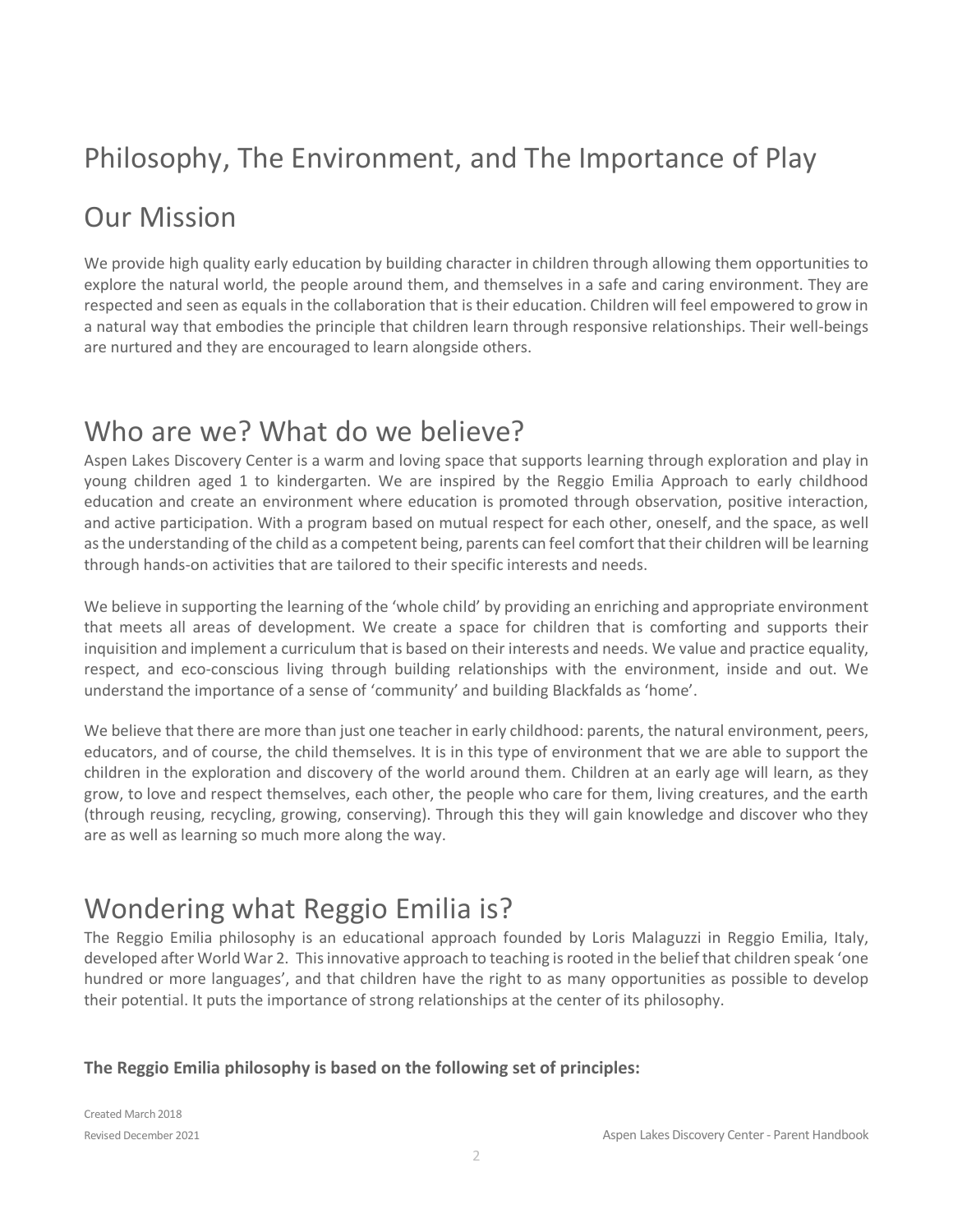- Children must have some control over the direction of their learning;
- Children must be able to learn through experiences of touching, moving, listening, and observing;
- Children have a relationship with other children and withmaterial itemsin the world that children must be allowed to explore;
- Children must have endless ways and opportunities to express themselves.

## The Role of the Teacher

Educators at Aspen Lakes Discovery Center are not only 'teachers'! They serve as collaborators, co-learners, observers, and role models. (And professional players)! Staff provoke thought and enquiry by asking questions and actively engaging in the activities that they plan based on the children's interests. For example, an educator may plan a theme and activities about HATS after observing interest from a child in wearing different types of hats. Instead of planning the activity and watching it play out, the educator is in the heart of the activity, mutually participating with the children and learning alongside them, watching for cues of new interests or skills to build on, while asking questions and making comments that inspire wonder, imagination, and creativity. All of our staff are educated in Early Learning and Childcare, and partake in ongoing learning. Each employed staff will have an 8-week training program specific to Aspen Lakes Discovery Center's standards of excellence. All staff have valid First Aid and current criminal record checks.

## The Role of the Environment

#### Indoor Environment

The environment, in Reggio Emilia, is often referred to as 'The Third Teacher'. It is our goal to provide an environment that is calm, comforting, and natural, without overstimulating lights or colors. Being Canadian, we know that natural light is absolutely key to feeling our best, especially in our winter months! We try our best to stay away from unnatural materials and plastic as best we can. Air quality improving plants will be found throughout the center and children are encouraged to touch, smell, and explore them all they want. Developmentally appropriate toys and materials will be in every room and at child's level. Aspen Lakes Discovery Center brings nature inside with a variety of materials from the outdoors. Loose parts (items that can be interpreted in many different ways) are found in all rooms and allow children to use their imagination to guide their learning.

#### Outdoor Environment

We ask for your patience and cooperation as we develop our outdoor area. Our vision is to have a garden in the summer months that the children are actively caring for and tending to. We will grow vegetables that will be used in our everyday meals come harvest time. We will keep a compost bin that the children will add to and help maintain. Anything that can be accessed inside, will also be accessible outside. Art, block play, sensory, and the arts are all included in outdoor play as well.

Please be understanding that our outdoor time may include many trips around the area and surrounding neighborhoods, looking for new parks, or going on nature walks. Please understand that being outdoors and exploring is important to us, and that you may be dropping off or picking up at a location that is not the daycare. When weather permits, the children will spend as much time outside as is appropriate. Due to this, please ensure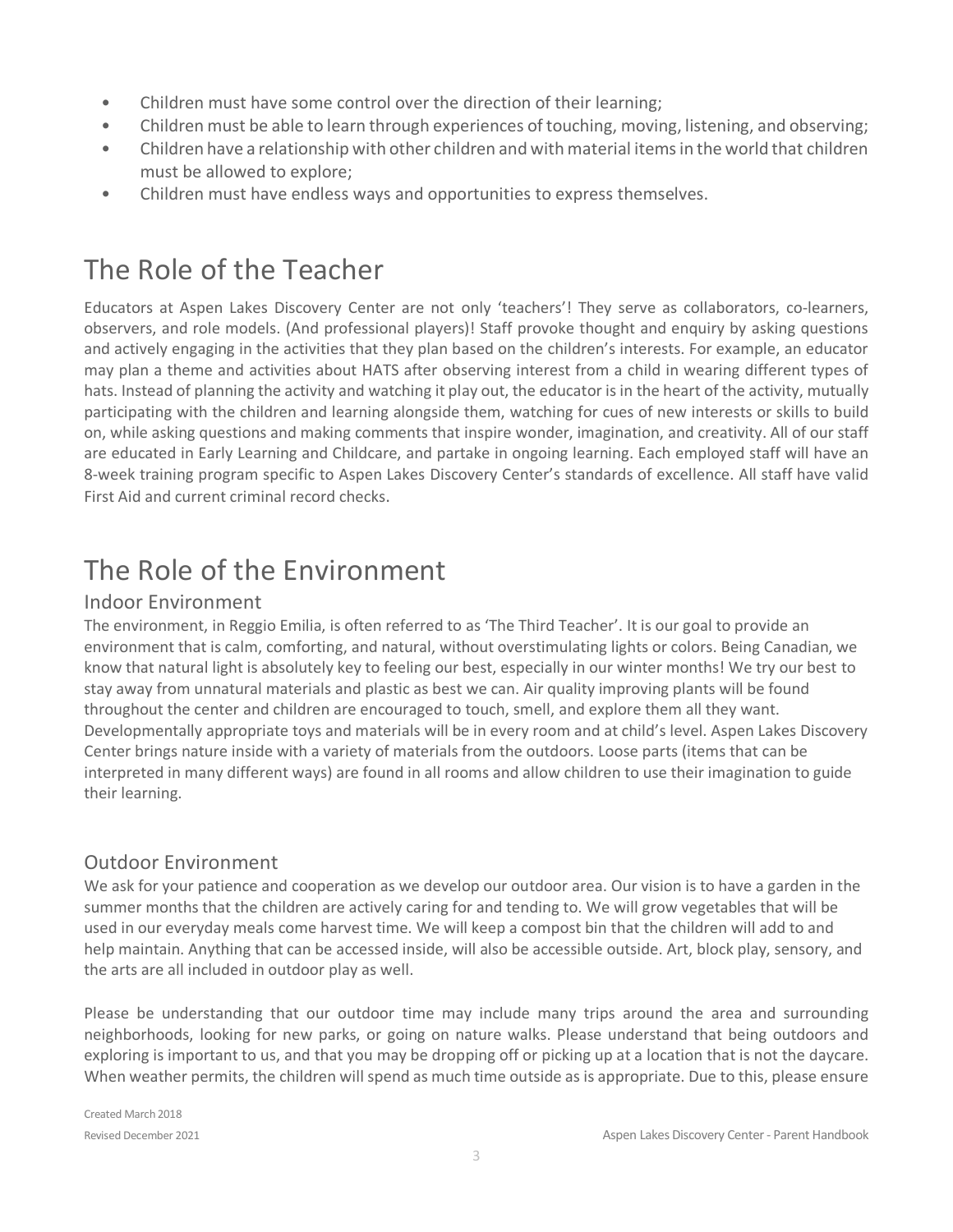your child always has an extra outfit or 2, and all types of outdoor gear. We do not go outside if it is -25 (with windchill) in the winter season or +25 in the summer season.

## The Role of the Parent

A child's parents are his/her first real compasses in life. You know your child better than anyone, and we know that this child is the most important person in your life (and you in theirs!) This is why we HIGHLY encourage parent participation in our classrooms. We work together with families to have a shared understanding of decisions made on behalf of the children and ask parents to openly communicate with staff as often as possible. Communication is cooperative and collaborative. If your child is passionate about something, or your family is learning about anything, please, let us know and we may be able to further expand on that topic in your child's classroom!

#### We Believe All Parents Have 3 Basic Rights:

The right to feel safe: that their child is being cared for The right to feel that they belong to their child's educational community The right to feel they are honored for who they are and who they are not

#### Inclusion and Diversity

Aspen Lakes Discovery Center takes pride in being a diverse, inclusive educational community. We practice equal opportunities and anti-discriminatory practices for children, families, and staff. Families of all races, ethnicities, religion, or social background are welcome here. Children with various disabilities and abilities are included in our program. Individual differences and abilities are celebrated. All children are involved in the decision-making process which in turn helps enhancing their confidence and social abilities.

Staff support and foster children's pride in their heritage by incorporating foods, language, songs, games, folk tales, dances and clothing that reflect individual children's family and other backgrounds in a way that makes these a part of the everyday program. Parents are encouraged to come and share a story, costumes and a dance from their culture, if they wish to.

We encourage staff to know the cultural and religious values and beliefs of each child in their group by daily verbal communication with families. This information is essential as that may influence what each individual expects from others and how an individual communicates and behaves. Please share anything you find will be helpful and we will incorporate it into our program to include your family.

We teach children early on that discriminatory behavior is hurtful and unacceptable. We avoid stereotypes or derogatory images in books or other visual stimulation.

## Daily Flow, Enrolment, and Fees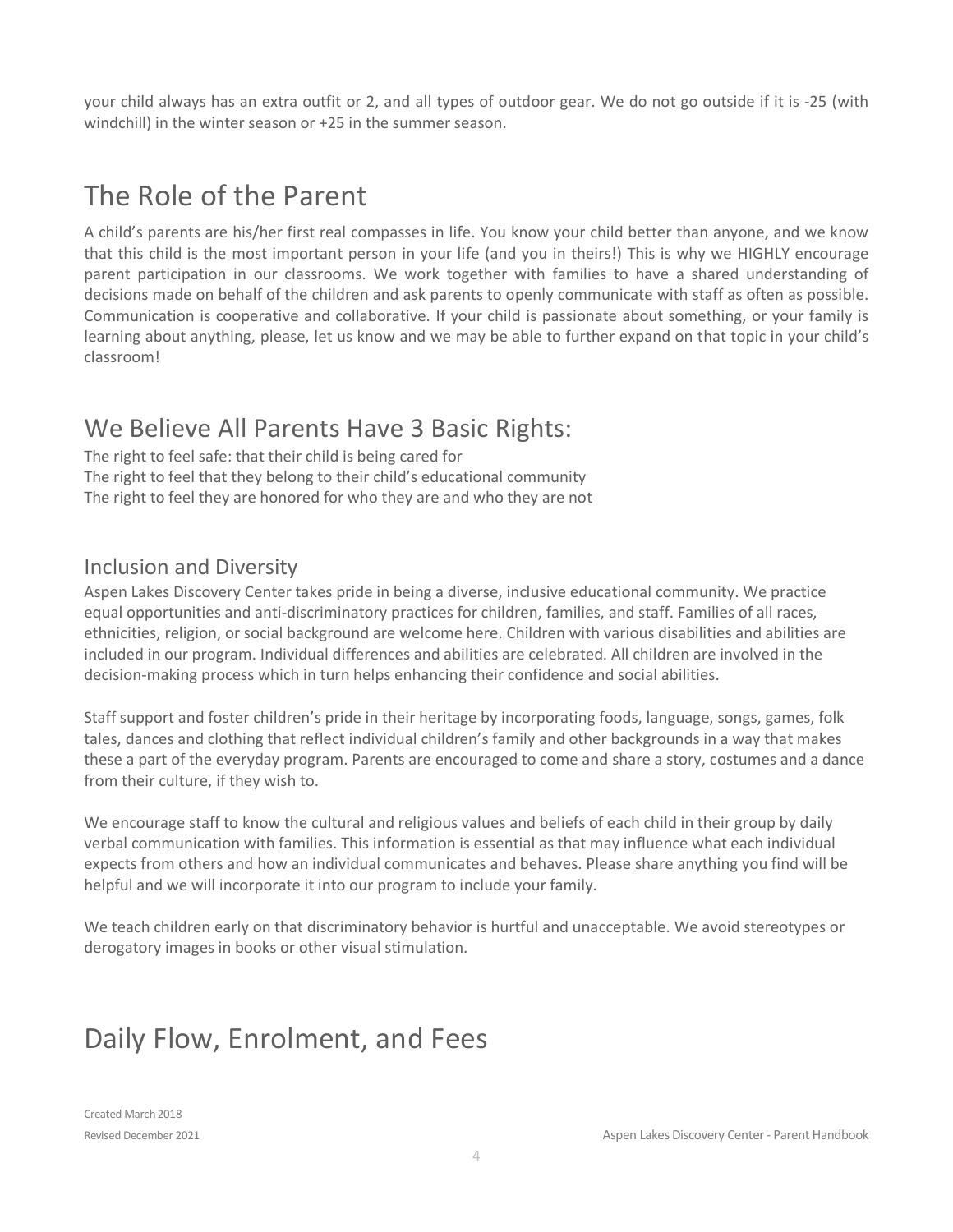#### Schedule and Hours

The center is open from 7:00am to 6:00pm. **We are closed every statutory holiday including Easter Monday, August long weekend, National day for Truth and Reconciliation, and the week between Christmas day and** New Year's Day. If a holiday falls on a Saturday or Sunday we will close the following Monday. Each year we **will close at 4 PM on Christmas Eve.**

Each room has a routine, but it is flexible and can change based on the processes and explorations of the children. If they are deeply engrossed in an activity, teachers will document and observe, and find the best time to interject a transition. (within 15-20 minutes)

Child-led free play, communication with parents **8:30am morning snack** Morning meeting Outdoor play Daily activity, centers **11:30am lunch** Rest Child-led free play **2:30pm afternoon snack** Outdoor play Afternoon meeting Child-led free play, communication with parents

#### Enrolment

Each child entering the center **must first provide**:

- Registration fee and first month's tuition
- Registration Form with authorized pick up persons
- Signed permission forms
- Agreement of policies and procedures
	- Any changes in address, phone number, employment, etc. must be given to the Director in writing.

We do not 'reserve' spots for children on any waiting lists unless the spot is being paid for. We will accommodate families on any waiting list first given that there is room for that child in that month. We can NOT guarantee a spot for your child without 30 days' notice and have the right to fill spots with families who need care soonest.

#### Tuition Payment

Payment Due Date: Childcare fees are due and payable in advance on the first business day of each month. Payment can be made by cash, cheque or debit. We can keep post dated cheques in your child's file. Please make all checks payable to Aspen Lakes Discovery Center. Each year prices may increase to keep up with the constant raising prices in the economy.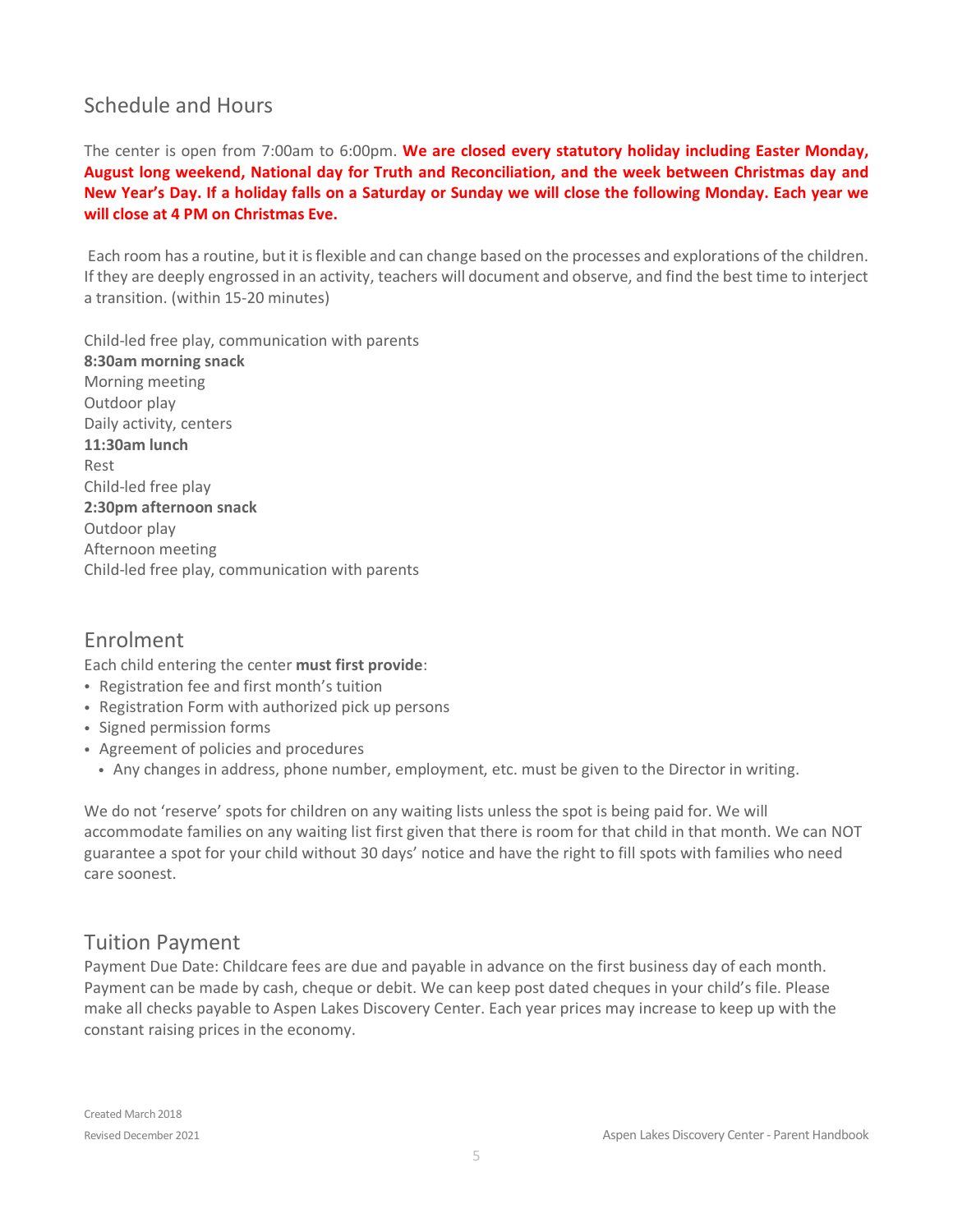#### Fees

| Full Time:               |                      |
|--------------------------|----------------------|
| <b>Registration Fee:</b> | \$100.00             |
| Babies (1-2 years):      | \$1,075.00 per month |
| Toddlers (2-3 years):    | \$1015.00 per month  |
| Preschool (3-5 years):   | \$955.00 per month   |
| Out of school (Kinder):  | \$930.00 per month   |

#### Full Time Half-Days:

| <b>Mornings</b> (8:00-11:30am) |          | or. | <b>Afternoons (2:30-6:00pm)</b> |
|--------------------------------|----------|-----|---------------------------------|
| $1-3$ years:                   | \$515.00 |     |                                 |
| 3-6 years:                     | \$415.00 |     |                                 |

Part Time: We offer a 2 choices for part-time care. *Part-Time 2 days/week: Tuesday & Thursday Part-Time 3 days/week: Monday, Wednesday, & Friday*

| <b>Registration Fee:</b> | \$100.00    |
|--------------------------|-------------|
| Babies (12-24 mo):       | \$73.00/day |
| Toddlers (24-36 mo):     | \$63.00/day |
| Preschool (3-5 y/o)      | \$58.00/day |
| Out of School:           | \$53.00/day |

#### **Monthly Fees starting on February 1 st 2022**

| Full Time:               |                      |
|--------------------------|----------------------|
| <b>Registration Fee:</b> | \$100.00             |
| Babies (1-2 years):      | \$1,105.00 per month |
| Toddlers (2-3 years):    | \$1045.00 per month  |
| Preschool (3-5 years):   | \$980.00 per month   |
| Out of school (Kinder):  | \$955.00 per month   |
|                          |                      |

Full Time Half-Days: **Mornings** (8:00-11:30am) or **Afternoons** (2:30-6:00pm) 1-3 years: \$530.00 3-6 years: \$430.00

Part Time: We offer a 2 choices for part-time care.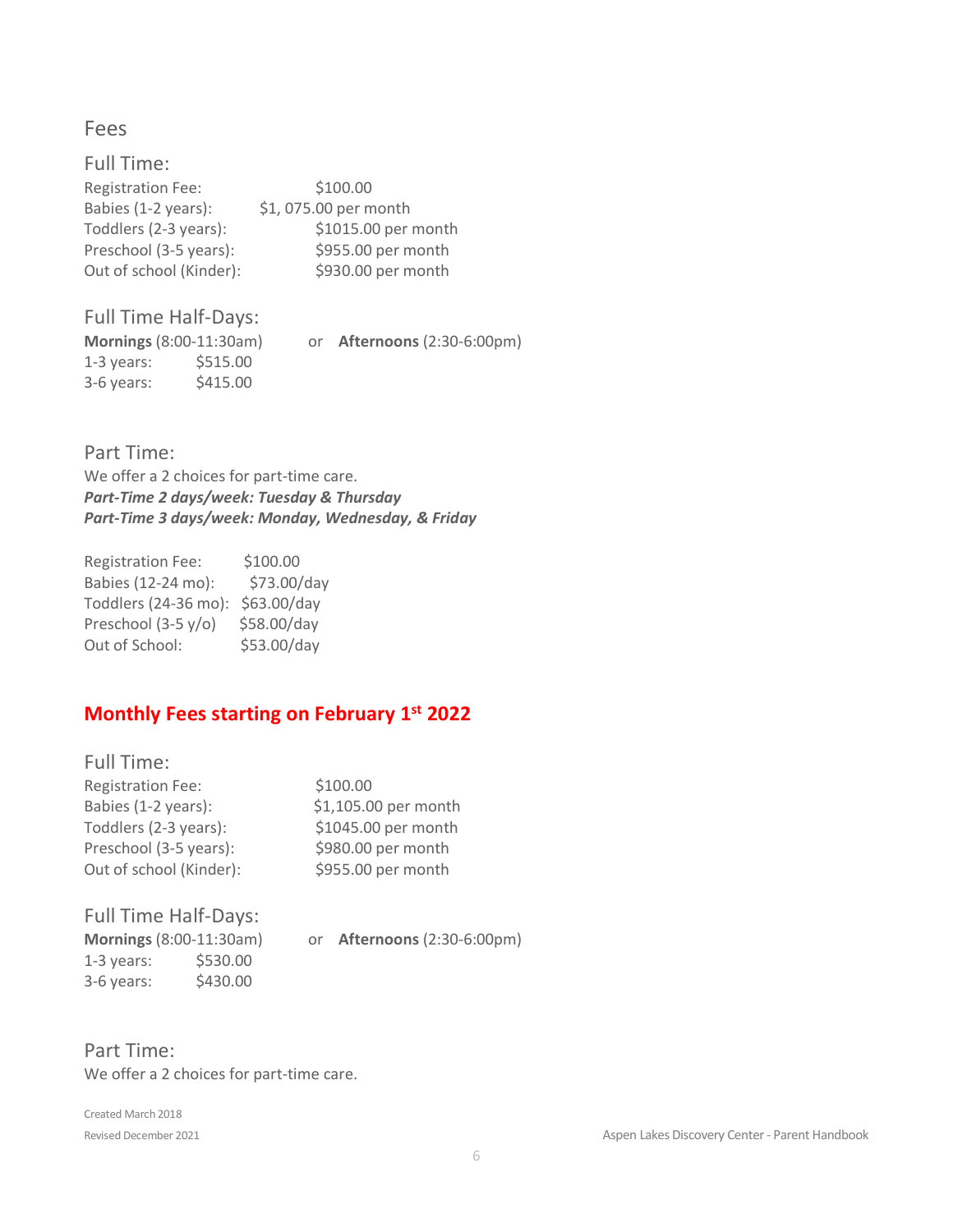#### *Part-Time 2 days/week: Tuesday & Thursday Part-Time 3 days/week: Monday, Wednesday, & Friday*

| <b>Registration Fee:</b> | \$100.00    |
|--------------------------|-------------|
| Babies (12-24 mo):       | \$75.00/day |
| Toddlers (24-36 mo):     | \$65.00/day |
| Preschool (3-5 y/o)      | \$60.00/day |
| Out of School:           | \$55.00/day |

We do not accommodate inconsistent schedules as this is difficult for staffing and enrolling other families. Part time care is offered based on availability (each room has a designated number of openings for part time care). Rebate care or refunds are not given for days not used. You may request to add or switch days if needed by calling the center ahead of time and we will do our best to accommodate you!

Any family enrolled in part time care will be required to pay for a minimum but is not limited to 8 days throughout each month.

#### Drop-in Care:

Drop-in care is provided on a per day basis and is offered solely based on availability of the day requested. Fees are to be paid prior to your child coming to the center.

Registration Fee: \$20.00 Morning drop-in (7:30-11:30am) \$40.00 Afternoon drop-in (2:30-6:00pm) \$40.00 All day drop-in (up to 8 hours)  $$60.00$ 

#### Holiday/Vacation Policy

Any holidays throughout the year that insist of a month or more off of care will be required to pay the full months fee to hold that spot for the child. If families choose not to pay for their child's spot, that families spot will not be guaranteed when they return from holidays.

#### Siblings

Each additional full-time sibling enrolled in the center will receive \$100.00 off their monthly fees. Each additional part-time sibling enrolled will receive \$50.00 off their monthly fees!

#### Subsidy

Aspen Lakes Discovery Center accepts subsidy. A copy of subsidy approval may be requested upon registration to confirm your subsidy status. Renewing and updating subsidy is the parents responsibility. If subsidy expires or there is a change/reduction in subsidy, the remainder of the months fee will be added immediately and parents will be expected to pay the entire months fee.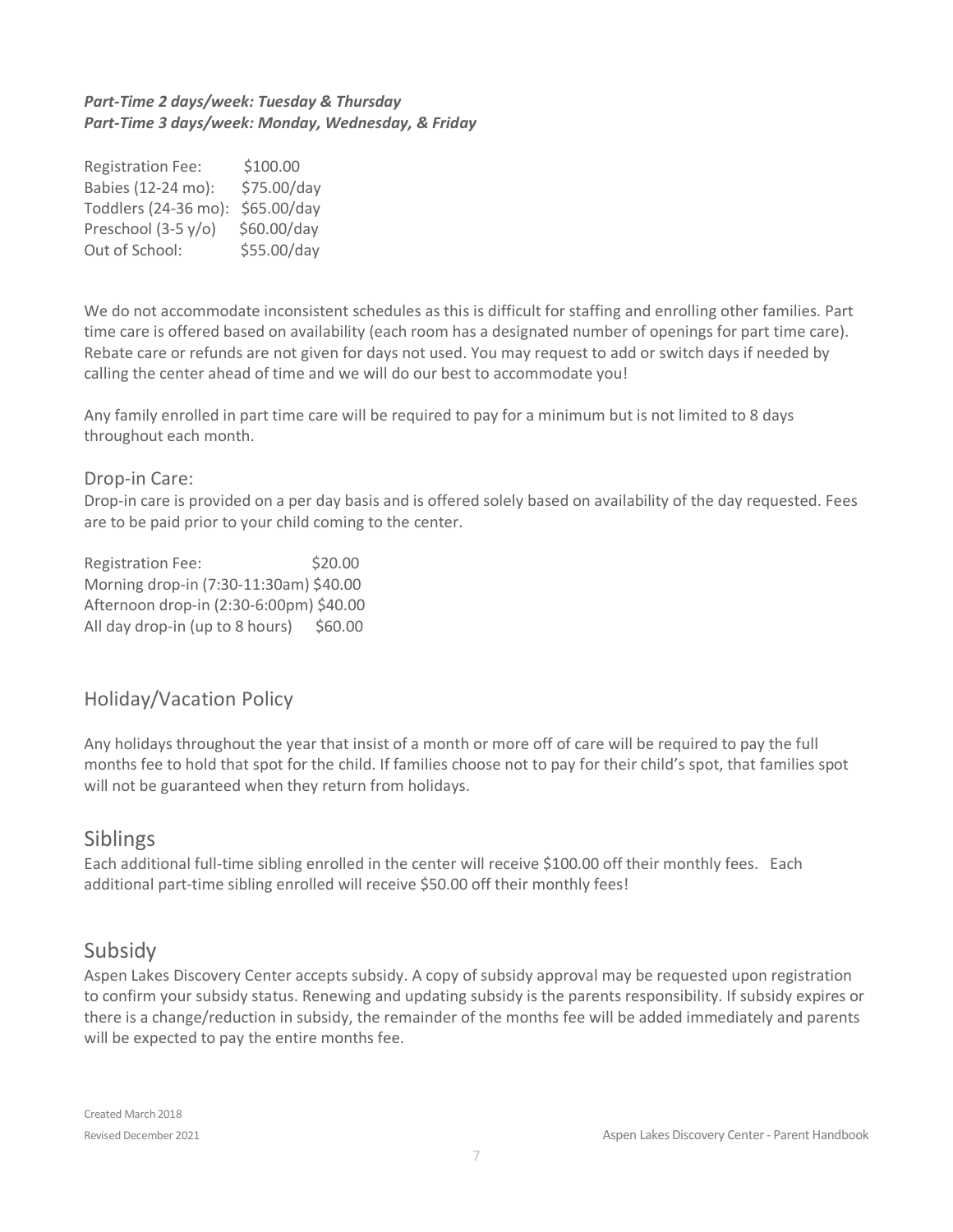#### Late Fees

If your child has not arrived at the center after 30 minutes of their scheduled drop off time, and you have not called the center, they will be marked absent. This is to encourage consistency for both the child and center. We schedule our staff based on how many children we have in each time period to achieve absolute efficiency and maximum amount of time children spend with their primary caregiver.

After 6:00PM, you will be charged \$20.00 for every 10-minute interval that your child is at the center, as we are not licensed to provide care after 6:00PM. You will be required to pay this within one week of that day. If we are unable to contact a parent or emergency contact to arrange prompt pick up of your child(ren) within 30 minutes, we are required to call the RCMP and Child and Family Services. Regular tardiness in pickups may result in termination from the program.

#### All fees are due on the 1st of the month (or 1st business day). A \$25.00 late fee is added after 6:00pm on the *1st.*

#### Referrals

If a full-time or part-time family joins the center and mentions that you referred them to us, you will receive \$50.00 off your fees the following month!

#### Notice of Removal from the Program

A written notice is needed 30 days prior to exit if your child is going to be removed from the program. All payments will need to be settled at that time. We will miss you!

### Hellos and Goodbyes

#### Supplies

Parents are responsible for supplying:

- Diapers & Wipes if applicable
- A full change of clothing (or 2. or 3.)
- Any other supplies your child may need
- Comforting blanket for during quiet times
- Water bottle
- Pictures of your child's family, pets, friends
- All personal belongings must be labeled with child's name, including food & beverages.

Please understand that getting dirty is a part of childhood learning, and use patience when bringing home dirty clothes. We promise, it's worth it! We teach pride in our creations and it often involves getting messy. *Their work IS play.* Staff will let you know when more supplies are needed for your child.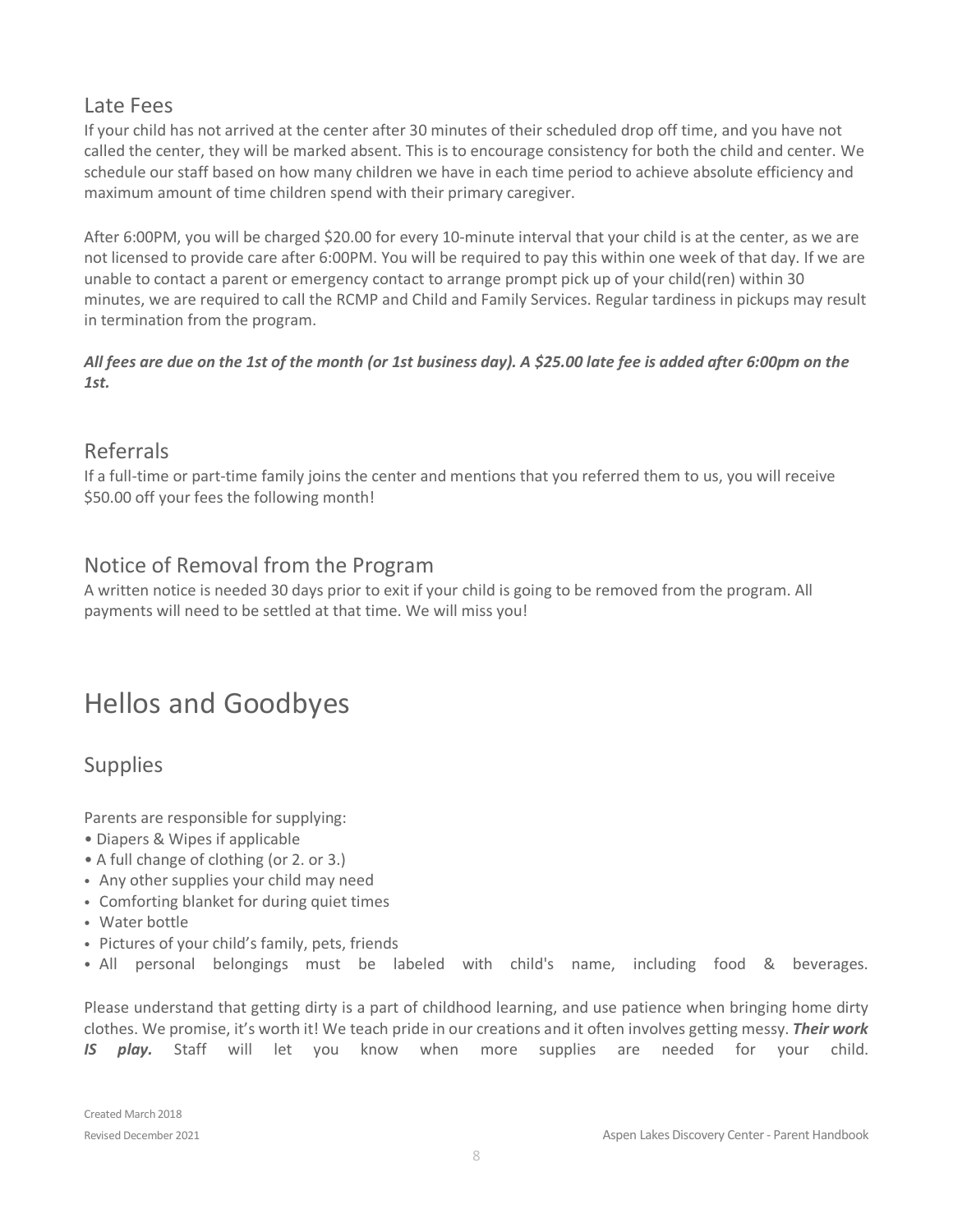#### **Diapers**

If a staff has informed you with ample notice that your child needs diapers, and has left a note on their cubby, and diapers have not come to the center, we will buy diapersfor your child and the cost will be applied to next month's fee.

Aspen Lakes Discovery Center accepts all forms of cloth diapers. If a teacher is not familiar with the style, simply show them.

- Please provide a sealed, airtight container for staff to place soiled clothing and diapers in.
- Soiled clothing and diapers must be taken home from the center daily
- Please clean and sanitize the container daily.

#### Communication

Communication for news is mainly through e-mail in order to limit the amount of paper that the center consumes. This will keep you informed of any policy changes, days we may be closed, upcoming outings, resources on child development and stages, and upcoming events in the center and community. We provide parents with a daily report that will share what your child ate, when they slept if applicable, what we did that day, notes, any pictures from the day, what your child was interested in, etc. via Brightwheel app. In keeping with our eco-friendly mindedness, we try to keep communication electronic, combined with our other efforts to aid in reducing our carbon footprint and overall impact on our earth.

#### Parent Teacher Nights

Each year we will host 2 parent teacher nights, once in the fall and once in the spring. These evenings will be scheduled appointments with your child's educator to review how things are going in the classroom and give an opportunity for parents to ask any questions they may have.

#### Daily Arrivals and Departures

Drop off times are from 7:00AM - 9:30AM (with exceptions). During rest, from 11:30-2:30, we lock our doors. (A quick call, text, or Himama message will let us know you are here or will be here later). Please do not drop your child off or pick them up between 11:30AM-2:30PM unless urgent, as these are designated quiet times and we request as little interruptions during these times as possible.

Upon arrival*, you must accompany your child directly into their classroom*. Let us know: how was your night? Morning? How are you doing? Any changes in routine or daily life? This can help the staff to better understand and plan for your child's day. Give yourself plenty of time to talk with your child's educator and ensure a nonstressful drop off for your child. When children see a healthy teacher-parent relationship, it acts as the best form of role-modelling of teamwork. Do not 'drop off and run'. If you will be dropping off outside of your regular schedule by more than 30 minutes, earlier or later, please contact the center and let us know. We will schedule our staff around these times.

Any serious discussions should not happen at drop off or pick up times. Little ones hear and understand everything. Please speak with a director and we can communicate any information with room staff.

Please drop off and pick up consistently, and follow the schedule you provided as closely as you can, as our staff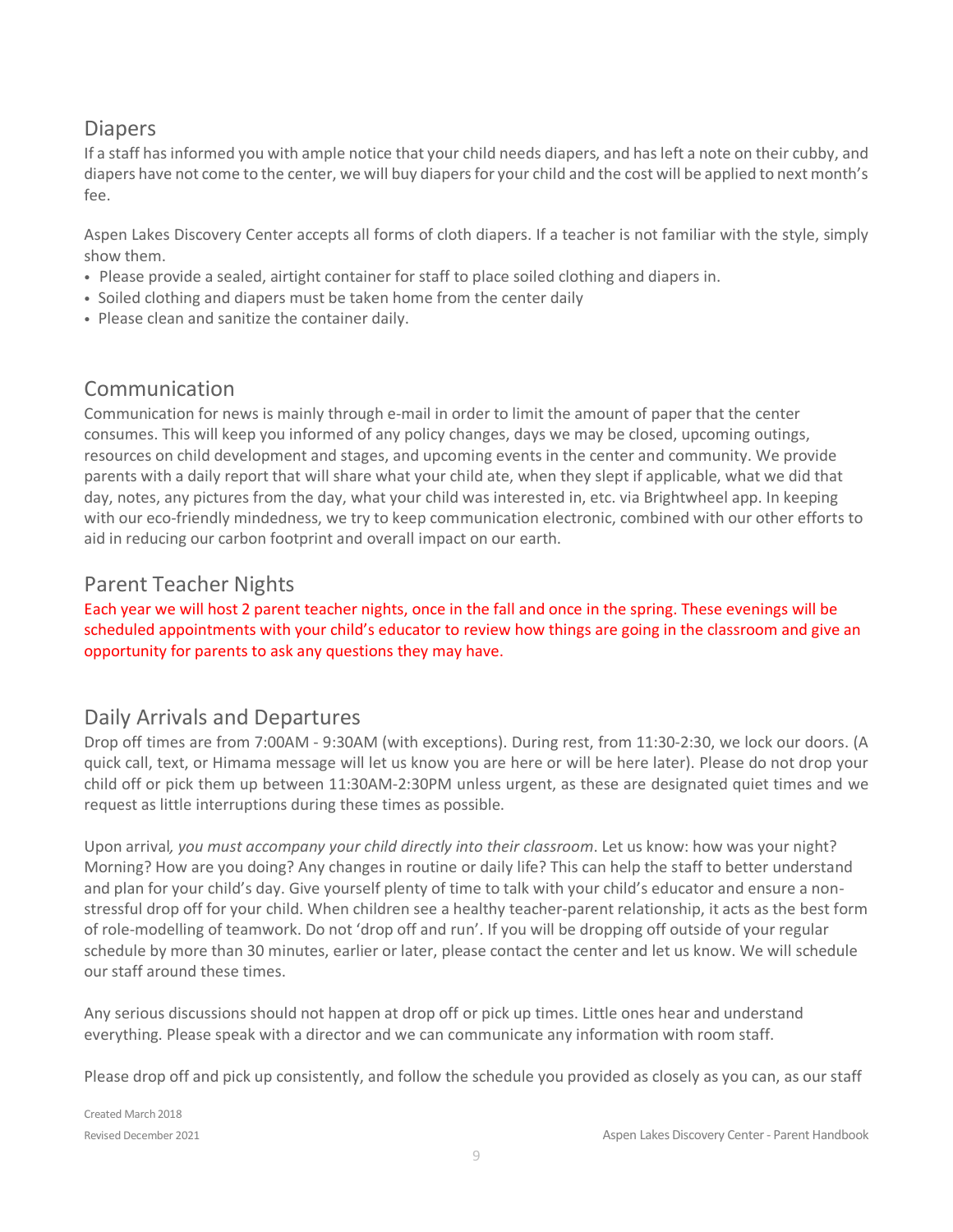are scheduled based on parents provided hours. We assume children are absent after half an hour without contact from a guardian. Your child must be picked up by a guardian or an authorized pick up person listed on **their registration form with a valid piece of identification.** Let your child and your child's teacher know if someone other than yourself will be picking them up.

## Curriculum

Educators teach each age group through child-led activities, exploration of the environment, and by having a flexible, interest-based curriculum. Planned topics will be categorized into themes. Themes will last as long, or as little time as they need to, from 1-8 weeks. Planned activities throughout the week are structured to accommodate all areas of development: social, physical, intellectual, creative, and emotional. Each classroom's planning is posted in every room, and parents are **welcome and encouraged** to suggest ideas and possibilities!

Activities are planned to allow children express their ideas in different ways:

| games                     | - fine and gross motor activities                    |
|---------------------------|------------------------------------------------------|
| books                     | active and restful play                              |
| songs                     | mathematical graphs/charts                           |
| science experiments       | sensory exploration and a variety of materials       |
| creative art              | loose parts: a collection of items that children can |
| projects                  | interpret into many different creative possibilities |
| spontaneous investigation | small and large group work                           |
| cooking & gardening       |                                                      |

#### Documentation

Pictures, videos, and other forms of documentation are crucial for children's self-reflection. Around the center you will find learning stories about activities or crafts that your child's class has done. We take a lot of photos as documentation and may occasionally post on social media. Included in your registration will be a photograph permission and Facebook permission form.

#### Community

Community plays a role in the lives of children every day. Building a sense of community in young children stems from their family's role in their growth and development and their partnership with the center. We encourage families as much as possible to be a part of their children's care in any way you can. Whether it is communication through daily activity tracking, or documentation you will see all over the walls, we will include parents and families as much as possible into the daily events and activities that happen at Aspen Lakes Discovery Center. Whenever possible, we will try to actively participate in community events and functions as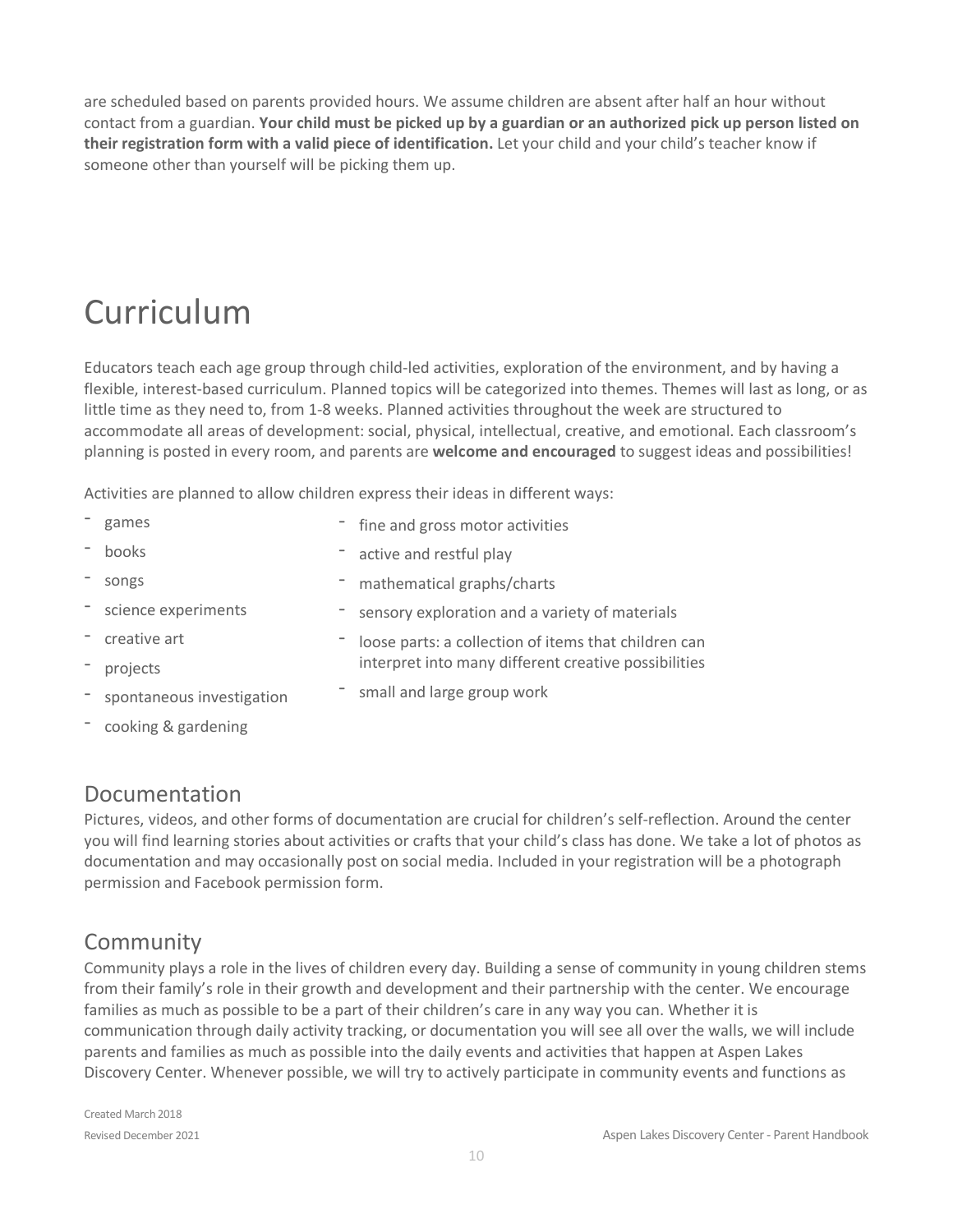well. *Please* feel free to stay and play with your child and their friends at pick up time!

#### Protecting our Environment

We take pride in being an eco-friendly childcare center for the use of our environmentally friendly products, commitment to recycling, reusing, composting, gardening, healthy local food, and limiting waste. We also avoid unnecessary toxins and chemicals through the use of metal/BPA free plastics/glassware for food storage and consumption, and limiting plastics whenever we can. We prefer to buy toys and materials gently used, locally sourced, or handmade if we can; if you have something you think the center could benefit from that your child has out grown, please bring it on in!

## Policies and Procedures

Please know that our policies are always open to suggestions and ideas from parents, and are not set in stone. If you have an idea, we want to hear it.

#### Review of policies

At the end of each year, we will review our policies, procedures and parent handbooks. We will conduct a parent survey prior to this to include parents in our decision making around policy changes. We will share all updated policies and procedures with parents prior to the end of the year.

#### Open Door Policy

Parents who have children enrolled in Aspen Lakes Discovery Center can feel free to stop by anytime during the day (excluding nap time). However, please remember that when you visit, your child may expect to leave with you, and to prepare for this. We support breastfeeding mothersif you would like to come in on your breaks during the day.

#### Volunteer Policy

We enjoy visitors and volunteers; if a relative or family friend would like to join your child for a part of the day, please know that this is allowed and encouraged. All volunteers in the center will be required to provide a criminal record check including a vulnerable sector search. When volunteering or visiting, you are responsible for your child when you are here so as not to cause confusion, although our rules must still be followed. You will still receive daily communication for your child about everything we did that day.

Please contact a director if you are interested in volunteering in the classroom or if you or another family member have a set of skills you would be willing to share with us (such as: gardening, sewing, building). This hands-on, real-life education helps to share within our community, and to encourage the children to 'learn by doing'.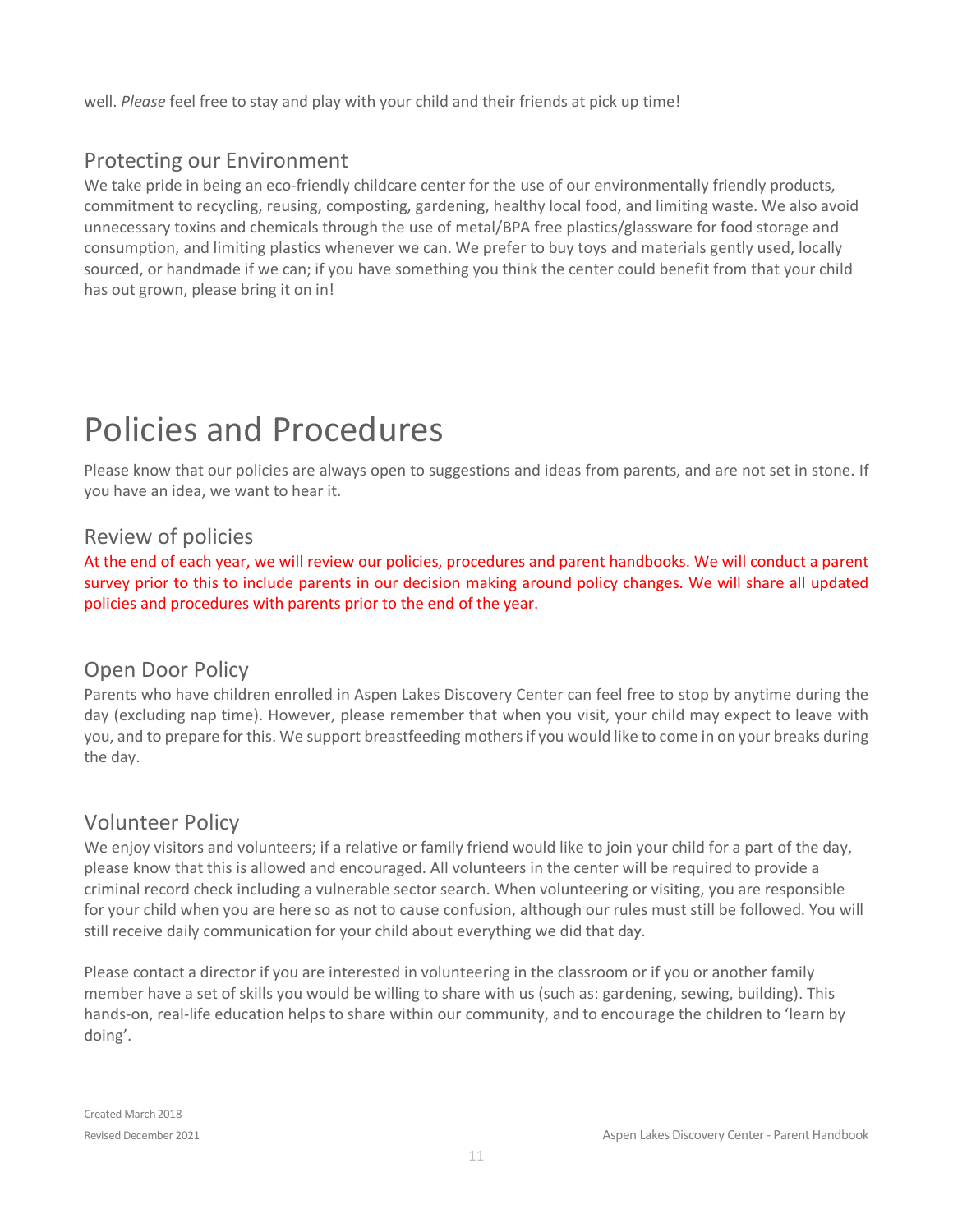#### Discipline Policy

Appropriate rules and boundaries will be employed in every room and enforced through positive reinforcement. Children will be given the time necessary to adjust to these rules.

Ensuring that a child feels respected at school is VERY important to us. When necessary, children will be removed from the group if they need to be talked to 1 on 1, instead of being singled out or embarrassed in front of peers. Staff will get down to their level, and speak in a respectful, calm tone.

#### We will not:

- Use or permit the use of physical restraint, confinement or isolation
- Inflict or cause to be inflicted any form of physical punishment (including spanking, verbal degradation or emotional deprivation)
- Deny or threaten to deny any basic necessity such as food, bathroom, or water

#### We will:

- Provide positive reinforcement in <sup>a</sup> consistent manner throughout the day
- Model attitudes and behavior patterns as expected of the children
- Avoid power struggles with the children

#### Discipline will be:

- Reasonable in the circumstances
- Appropriate to the development level of the child
- Implemented as soon as possible after the incident
- Designed to assist the child to learn appropriate behavior

#### Steps to be taken for behavior management:

- Verbal positive re-direction to another activity, (give gentle reminders)
- Offer choices
- Use active ignorance (ignore the behavior, not the child)
- Provide reinforcement
- Provide time to make positive choices

We will do our best to treat any undesirable behavior with the approach that if the child is set up for success and the adult team is proactive and preventative, this will solve a lot of the problems before they even begin. Replacing any triggers with positive reinforcement, encouragement, and attention for attempts and/or completion of the desired activity. Difficult transitions will be simplified with songs, and games to make them less stressful. We may change or modify the environment or classroom schedule if something isn't working.

If a child is seeking negative attention, and is not harming themselves, peers, or materials in the classroom, they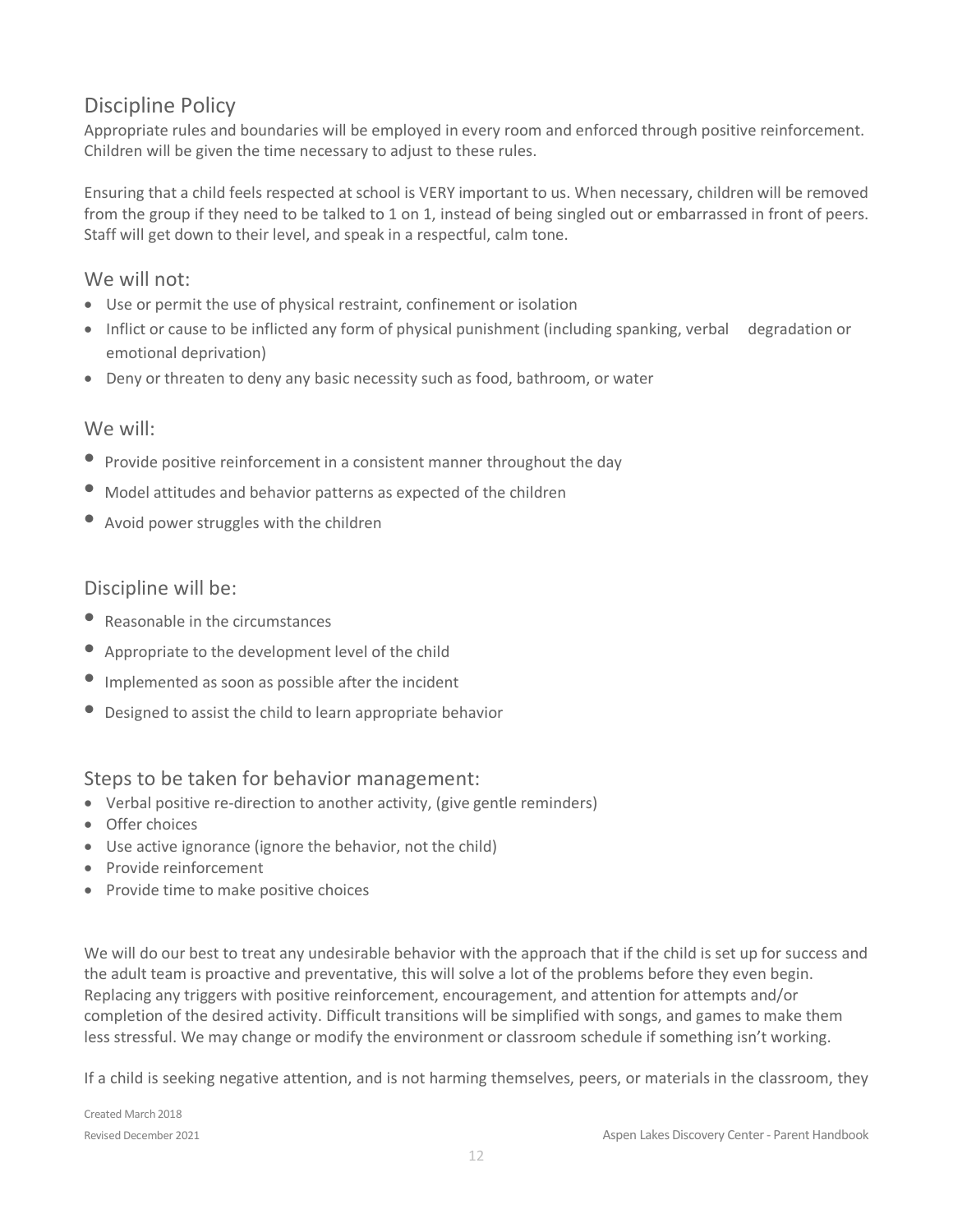will be actively ignored. This means that we are ignoring the behavior*, not the child*. Staff will continue to check in with the child and offer to include them back to what they were doing as soon as they are feeling ready.

If there is a situation that needs adult intervention, we will address that situation through the use of redirection, narration, and supporting a child's ability to problem solve. We do not force an apology as this would not be sincere. It was not initiated by the child, nor does it come from his or her own problem-solving abilities. We will give them the toolsto figure out their own way to help a friend feel better or improve the situation independently. We will never remove the child from a room without supervision.

We do not do 'time-outs'. We will never exclude a child from a group but may ask them to cool down with a book or puzzle until they're ready to rejoin in an appropriate manner. This time away from the situation can help them think of how they can solve the issue or make another child feel better. If a child is unsuccessful during a play activity, they may simply be asked to find a different place to play or find another classmate to play with.

We encourage children to 'let their feelings flourish' and will never expect or command that a child stop crying, calm down, or 'put their tears away'. We encourage self-regulation, self-expression and using calm-down strategies like taking deep breaths, asking for a hug, or finding a soft toy. Staff support children's emotional development by acknowledging and validating their feelings.

While we do not discourage the use of toys as 'guns' or any other 'weapons' and understand children do play and have rough play, we encourage kindness and monitor situations. Teachers will redirect any extreme behaviors or hurtful (either mentally or physically) interactions to a friendlier scenario.

#### Illness Policy

At Aspen Lakes Discovery Center, we have a policy to protect the health of every child in our space, our children, and our staff. Your child may not attend school/will be sent home if he/she displays any of the following:

- diarrhea (3 or more occurrences)
- vomiting
- fever of 38.0 Celsius or higher
- body rash that is spreading, or sore
- if they have been on antibiotics for less than 24 hours
- green mucus that is hindering their ability to function normally
- eye discharge or redness
- any illness that requires an excessive amount of individual adult attention or severely impacts the child's ability to play and learn
- lice or nits Children with lice may not attend care until there are no signs of nits. Before your child attends, an adult will go through their hair to ensure there is no risk for it to spread before okay-ing their attendance.

Children must be kept home for a minimum of 24 hours afterthe last episode of vomiting, diarrhea, fever, or other symptom of a contagious illness or disease. Parents must notify provider upon arrival if child has been given any medication (over the counter or prescription - this includes Tylenol and Motrin) within the last 12 hours and/or has had any injury or medical problem within the last 24 hours. Please note that children with any undiagnosed skin rash may not attend school until the rash is diagnosed and you have a note from the doctor clearly stating it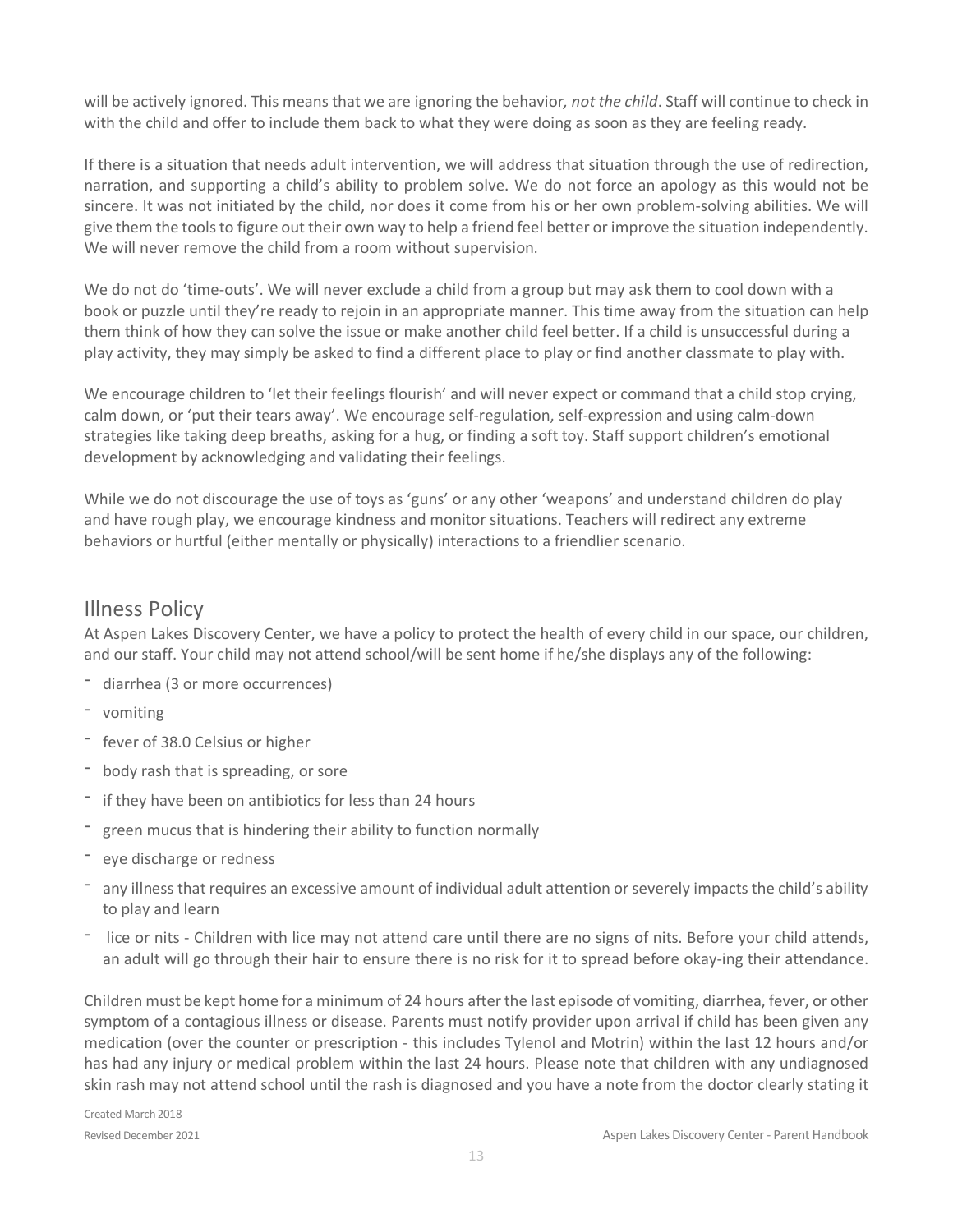is not contagious.

We report increased cases of illnesses to Alberta Health Services to monitor illness outbreak and follow protocols in the event of an outbreak.

#### Storing Medication

We will store and administer prescribed inhalers and epi-pens, non-prescription topical medications and EMERGENCY oral medications (i.e.Benadryl) with parent's consent. An authorization form, which must be signed by an authorized prescriber & parent is available at the center.

The form includes information such as:

- The child's name, address and birth date
- The drug name
- The prescribed dosage
- The method of administration
- The time to be administered
- •The side effects
- •The prescriber's name and address

#### **Medications must be in their original container and clearly labeled.**

All medications will be locked in the office cabinet or the locked box in the refrigerator. Non-prescription medication will be allowed to be stored in the locked containers with signed permission by parents. Topical medications must be stored in the original container and be labeled with the child's name and directions for administering.

ALDC will keep accurate documentation of all medications administered. Included in the documentation are:

- The date the medication was administered
- The time it was administered
- The dose that was administered
- The signature of the staff administering
- Any comments

We do not give medication on an 'as-needed' basis, with the exception of inhalers and emergency medications.

#### Sleep

Babies, toddlers, and preschool room children have a rest time midway through the day, from approximately 11:30AM-2:00PM, but this is flexible. They are given time to nap or just relax and take a break from the busy day they are having. We do not accept requests that children only sleep for 'x' amount of time or requests to wake a sleeping child. If a child is asleep, it is because they need it. We will never force a child to sleep or expect them to sleep. The children sleep/rest on child sized mats.

#### Toilet Learning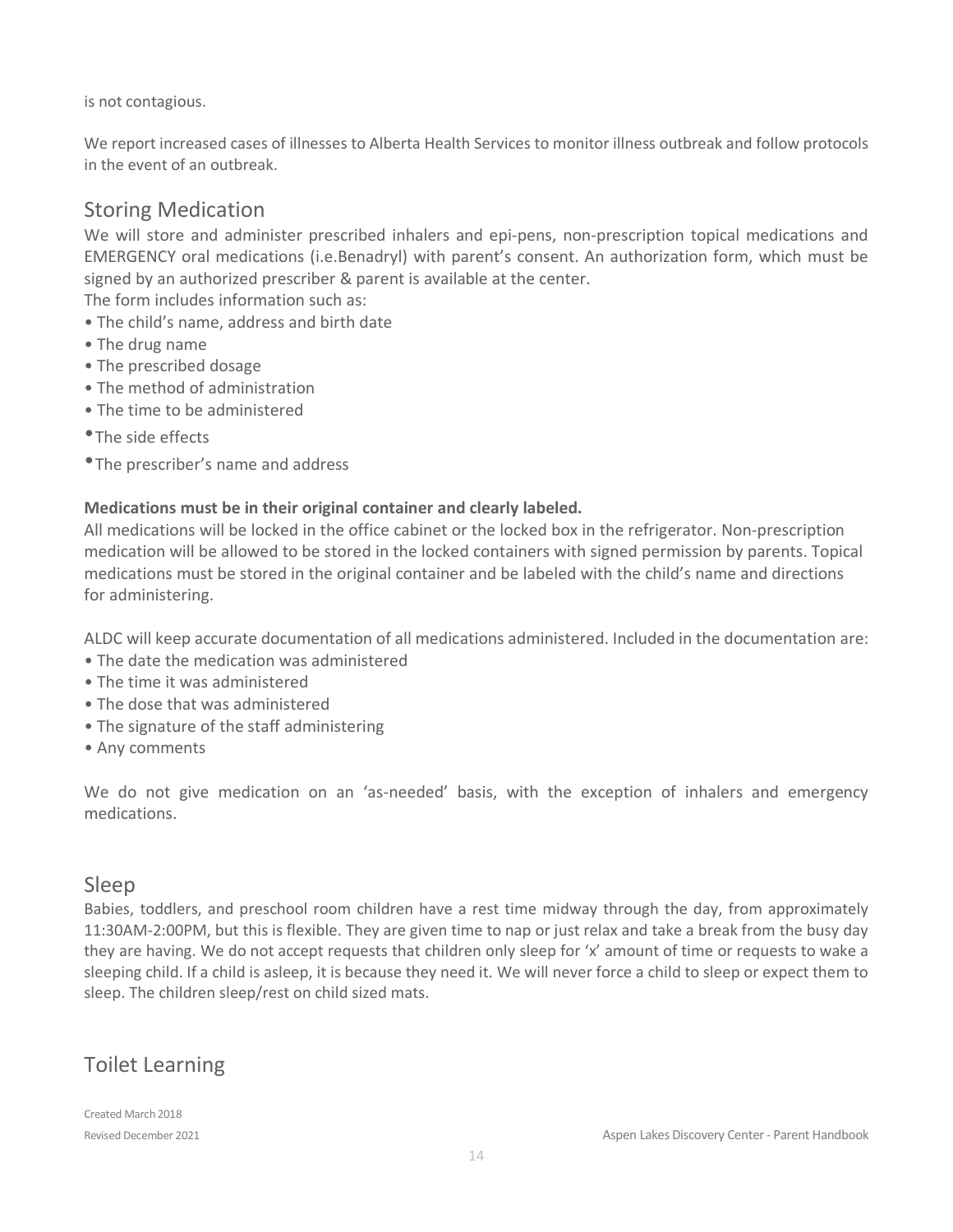When the time presents itself, we will gladly help with toilet learning. Consistency is key, so when your child show signs of readiness we will discuss the strategies you are using at home and continue them throughout the day as fitting with our daily routine. What we will not do is potty train your child for you. We will absolutely work as a team but the training must begin at home. When toilet training your child please send plenty of extra sets of pants and underwear as mistakes are a part of the process. Thank you!

#### Reporting Injury or Illness

Any injuries, incidents, or illnesses will be written in an incident report to be signed by parents and returned to the Director of the center. We categorize and report them at the end of the year. If you have any questions about an injury or illness, please don't be afraid to ask. We would be happy to provide you with a more detailed report or a photocopy of the document.

#### Toys from Home

Please keep toys from home, at home. Aspen Lakes Discovery Center provides a wide variety of toys for each age group. If there is a special attachment to a small stuffed animal, we are happy to have your child use this toy during quiet time or during times of stress. Bringing toys from home could limit the children's interest to explore other materials or lower their level of participation in new daily learning opportunities. During your child's Mighty Learner week, they may bring special toys, pictures, family members, cultural items, or a treat for their class!

Please make sure that your child does not bring any gum, candy, coins, or other small items when they come to school. These items are choking hazards to children.

#### Broken Toys

Aspen Lakes Discovery Center will repair or replace any broken toys or equipment due to regular wear and tear. Any damage or destruction of daycare materials that are willfully caused by your child will be replaced or repaired at the cost of the parents. You will be notified of the cost and it will be applied to your next month's fee.

#### Aromatherapy

We occasionally use (very) diluted essential oils in diffusers or scented wax to create a welcoming aroma in the center. If this bothers you in any way or if you or your child are sensitive to a particular blend, please let us know and we will not do it.

#### Abuse and Harassment

Any act of abuse or harassment committed by or against any staff, family member, child, volunteers, and all who enter our facility is unacceptable conduct and will not be tolerated. Any problems that arise inside or outside of the daycare can be brought to the Director's attention, who will then decide the appropriate disciplinary course for those involved.

#### Child Abuse Reporting